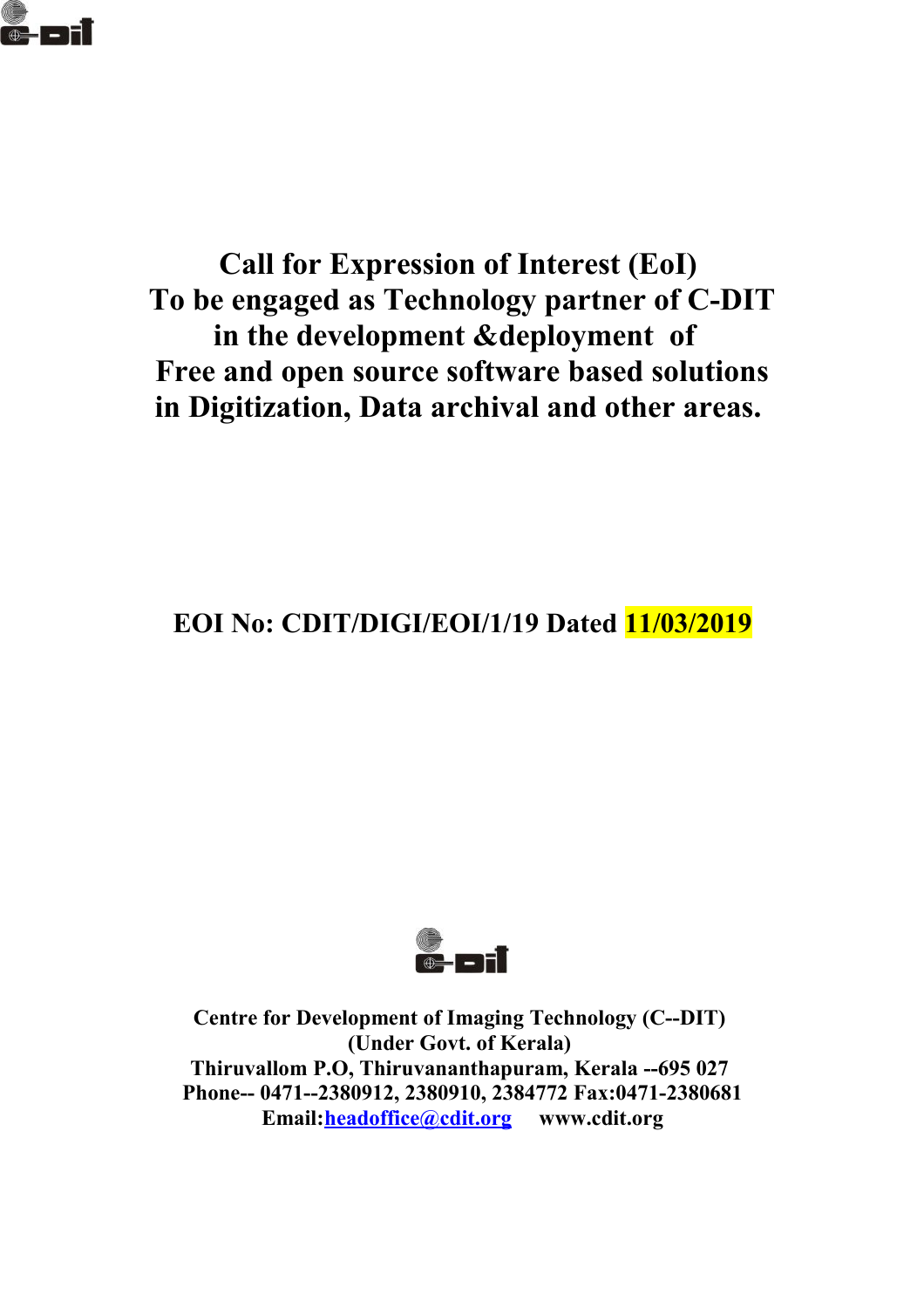| <b>No</b>      | <b>Contents</b>                       | Page |
|----------------|---------------------------------------|------|
| 1              | <b>Eol Notice</b>                     | 3    |
| $\overline{2}$ | Invitation of Expression of Interest  | 4    |
| 3              | Objectives of the EoI                 | 5    |
| 4              | Scope of Collaboration                | 5    |
| 5              | Eligibility criteria                  | 5    |
| 6              | Presentation on proposed solution     | 5    |
| $\overline{7}$ | <b>Annexure</b><br>1. Covering letter | 7    |
| 8              | 2. Form A-General Information         | 8    |

# **Table of Contents**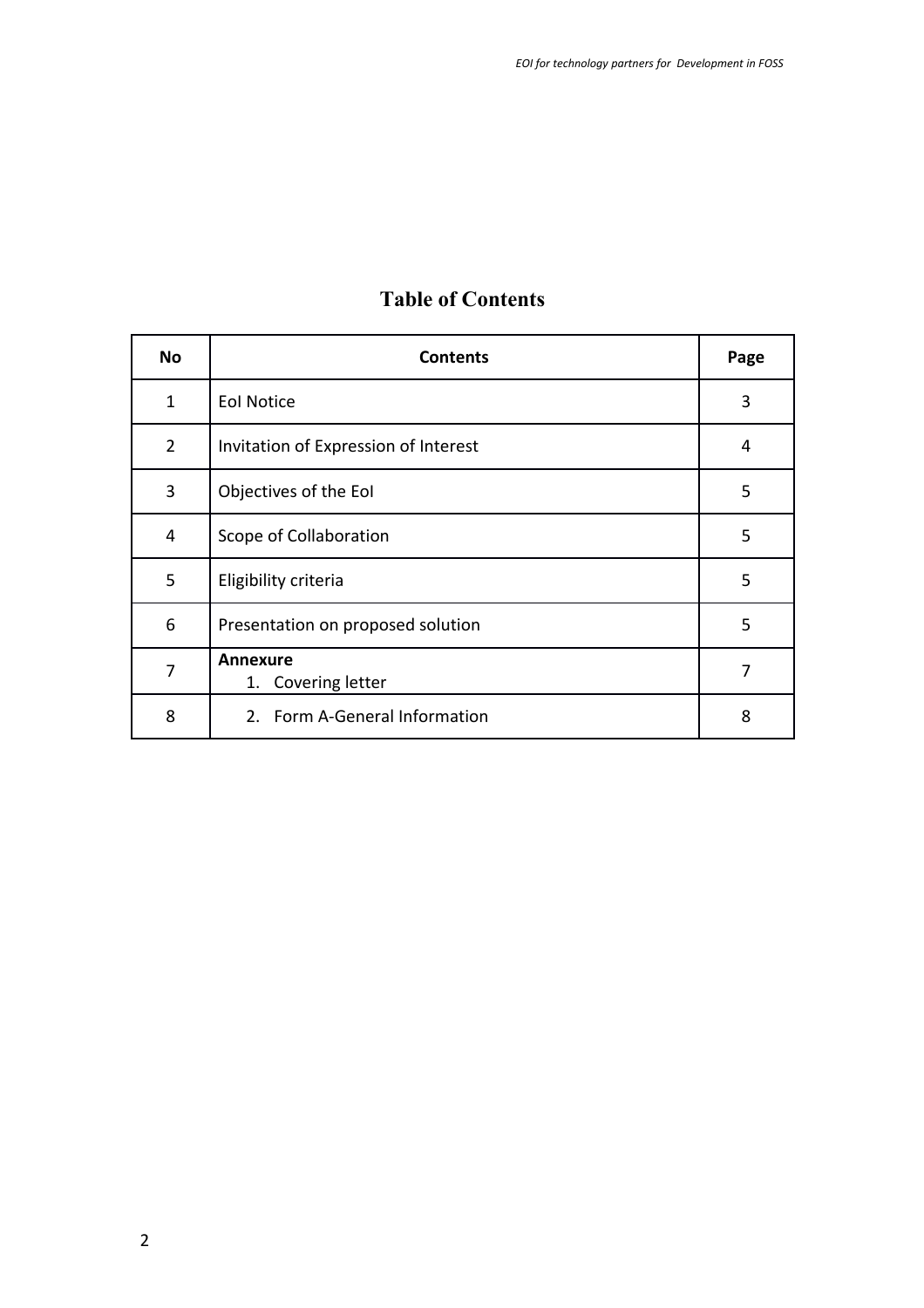#### **EOI Notice**

| <b>Centre for Development of Imaging Technology (C--DIT)</b><br>Thiruvananthapuram |                                    |                                                              |  |  |  |
|------------------------------------------------------------------------------------|------------------------------------|--------------------------------------------------------------|--|--|--|
|                                                                                    |                                    |                                                              |  |  |  |
| EOI No: CDIT/DIGI/EOI/1/19                                                         | Dated 11/03/2019                   |                                                              |  |  |  |
| <b>Invitation for Expression of Interest (EoI)</b>                                 |                                    |                                                              |  |  |  |
| To be engaged as Technology partner of C-DIT in Free and Open Source Software      |                                    |                                                              |  |  |  |
| (FOSS) inn Digitization, Data archival and other areas                             |                                    |                                                              |  |  |  |
| C-DIT has undertaken many software $\&$ digitization projects which require        |                                    |                                                              |  |  |  |
| development and deployment of software solutions /products based on Free and       |                                    |                                                              |  |  |  |
| Open source software. CDIT requires experienced Technology partners for            |                                    |                                                              |  |  |  |
| collaborating with the development and deployment of such solutions/products.      |                                    |                                                              |  |  |  |
|                                                                                    |                                    | The firms having required capability, experience and         |  |  |  |
| Last date of                                                                       |                                    | resources in carrying out similar assignments may send their |  |  |  |
| submission of EOI                                                                  |                                    | Expression of Interest (EOI) documents, duly supported by    |  |  |  |
|                                                                                    |                                    | requisite documentary evidence in sealed envelope at the     |  |  |  |
|                                                                                    |                                    | address given below through registered post or by hand on    |  |  |  |
|                                                                                    | or before 30-03-2019, 3 PM.        |                                                              |  |  |  |
| How to get copy                                                                    |                                    | Interested firms may download the EOI documents from C-      |  |  |  |
| of EOI document                                                                    | DIT website, www.cdit.org          |                                                              |  |  |  |
|                                                                                    | <b>The Registrar</b>               |                                                              |  |  |  |
| Contact person                                                                     | <b>C-DIT</b>                       |                                                              |  |  |  |
| for any information                                                                | Thiruvallom P.O, Trivandrum        |                                                              |  |  |  |
| and                                                                                | Email id: headofficecdit@gmail.com |                                                              |  |  |  |
| queries                                                                            |                                    | Contact Phone Nos: 0471-2380910, Fax:0471-2380681            |  |  |  |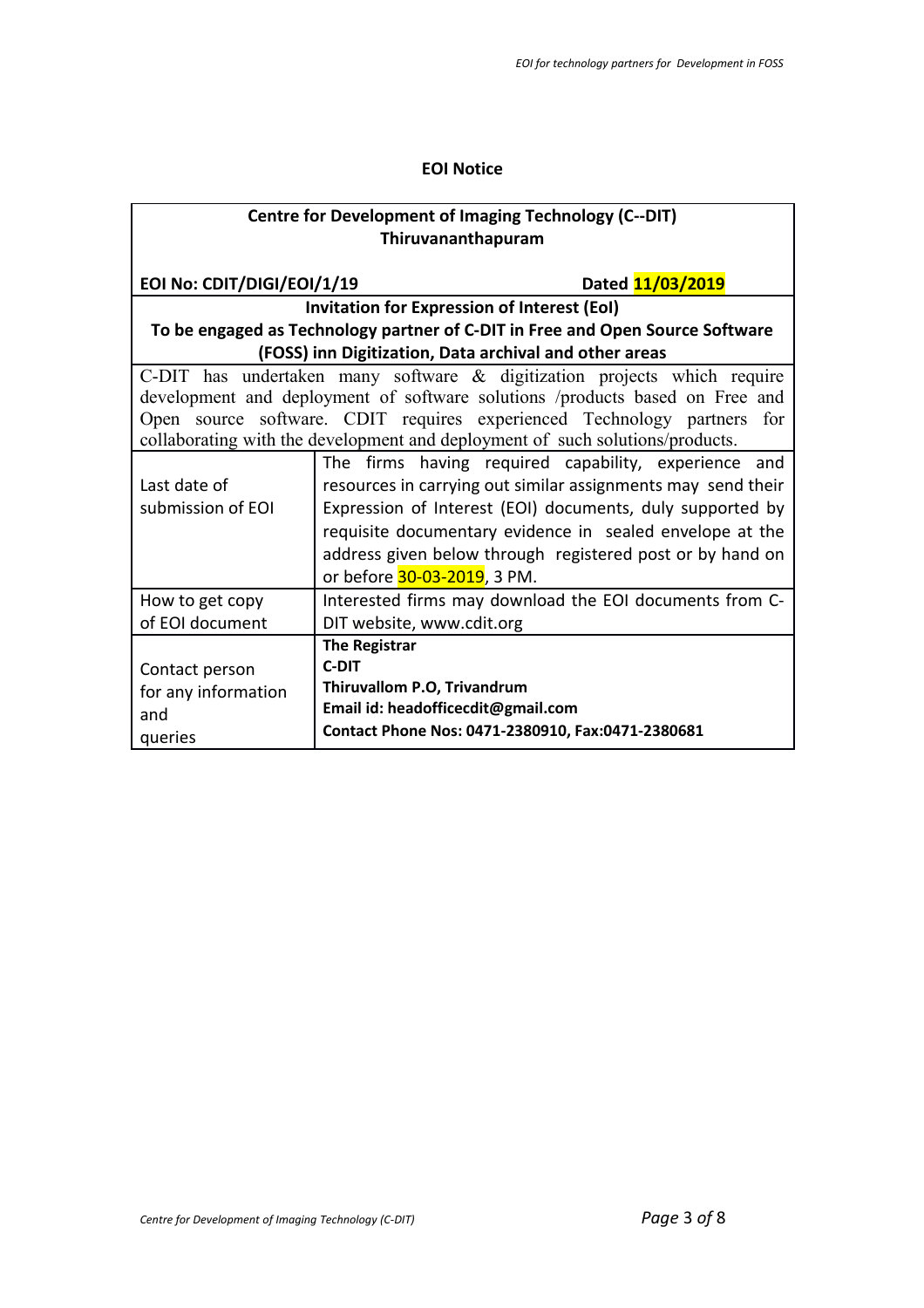#### **CENTRE FOR DEVELOPMENT OF IMAGING TECHNOLOGY**

Chithranjali Hills, Thiruvallam PO, Thiruvananthapuram 695 027 Phone:0471-2380910, Fax:0471-2360681 www.cdit.org

#### **Invitation for Expression of Interest (EoI)**

#### **EoIs are invited from experienced firms who are willing to collaborate with C-DIT for the development and deployment of software solutions/products based on Free and Open source Software in Digitization, Data Archival and other areas.**

Centre for Development of Imaging Technology (hereinafter called "C-DIT"), Thiruvananthapuram, Kerala is a unique institution with diverse skill sets and achievements in the areas of Information and Communication Technologies and their applications, under Govt. of Kerala. The institution is functioning as a total solution provider of Government in Information & Communication Technology sectors.

C-DIT has undertaken many software/digitisation projects and is in the process of development and deployment of solutions/products based on Free and Open source Software. C-DIT requires experienced firms who can collaborate C-DIT in this venture as detailed below.

Firms willing to collaborate with C-DIT in the above project are requested to submit their Expression of Interest (EoI) as detailed below.

EoI document complete in all respects should be submitted on or before 30.03.2019 up to 3 P.M in the office of C-DIT.

EoI document can be downloaded from C-DIT website www.cdit.org. Any amendment/corrigendum with respect to this EoI document shall be uploaded on website only. The applicants should regularly follow up for any amendment/corrigendum/clarification on the C-DIT website.

**Last date of receipt of EoI: 30-03-2019 – 3.00 PM**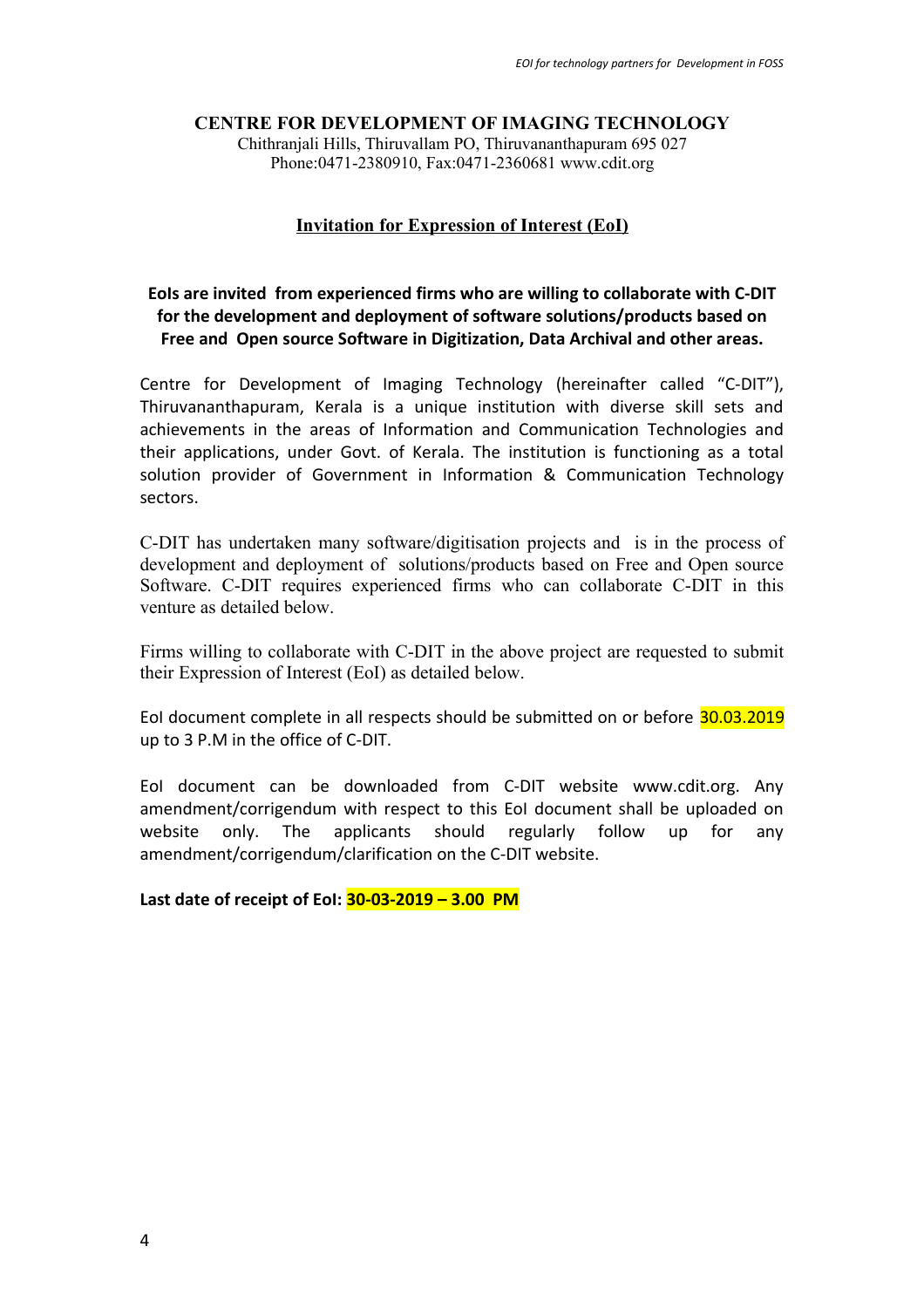# **Objectives of the EoI**

Overall objective of this EoI is:

- To identify potential partners, especially startups, with which collaboration can be established for development of solutions/products based on free and open source software in various domains.
- To identify contributors to Free and Open Source Software.
- To empanel firms capable of collaborating with C-DIT in development and deployment of solutions/products based on free and open source software.

#### **Scope of the collaboration**

C-DIT, in collaboration with the selected partner(s), will develop and deploy solutions/products in the following domains, based on FOSS technologies;

- Digitization Data archival and preservation systems
- Image Processing and Machine Learning
- Natural Language Processing and AI
- Data Analytics
- Geo-spatial information systems

#### **Eligibility Criteria**

.

The firms willing to collaborate with C-DIT should meet the following qualification criteria.

- **Should be firm registered in India.**
- Should have demonstrable experience of implementing / customizing maintaining solutions/products using FOSS in any of the above domains
- Key personnel proposed to be associated with C-DIT should have relevant qualifications and experience in FOSS technologies.

#### **Presentations on proposed Solution/Methodology**

The firms shortlisted based on the eligibility criteria may be invited to make a presentation at a date, time and location notified by the C-DIT. The purpose of the presentation would be to allow the participants to present their solution/ methodology, experience, capabilities, infrastructure, and other key points, if any.

#### **EOI submission forms**

Interested firms are expected to respond to the EOI, with all documents supporting the eligibility criteria. EoI shall comprise filled in forms given as Annexure–A along with the covering letter.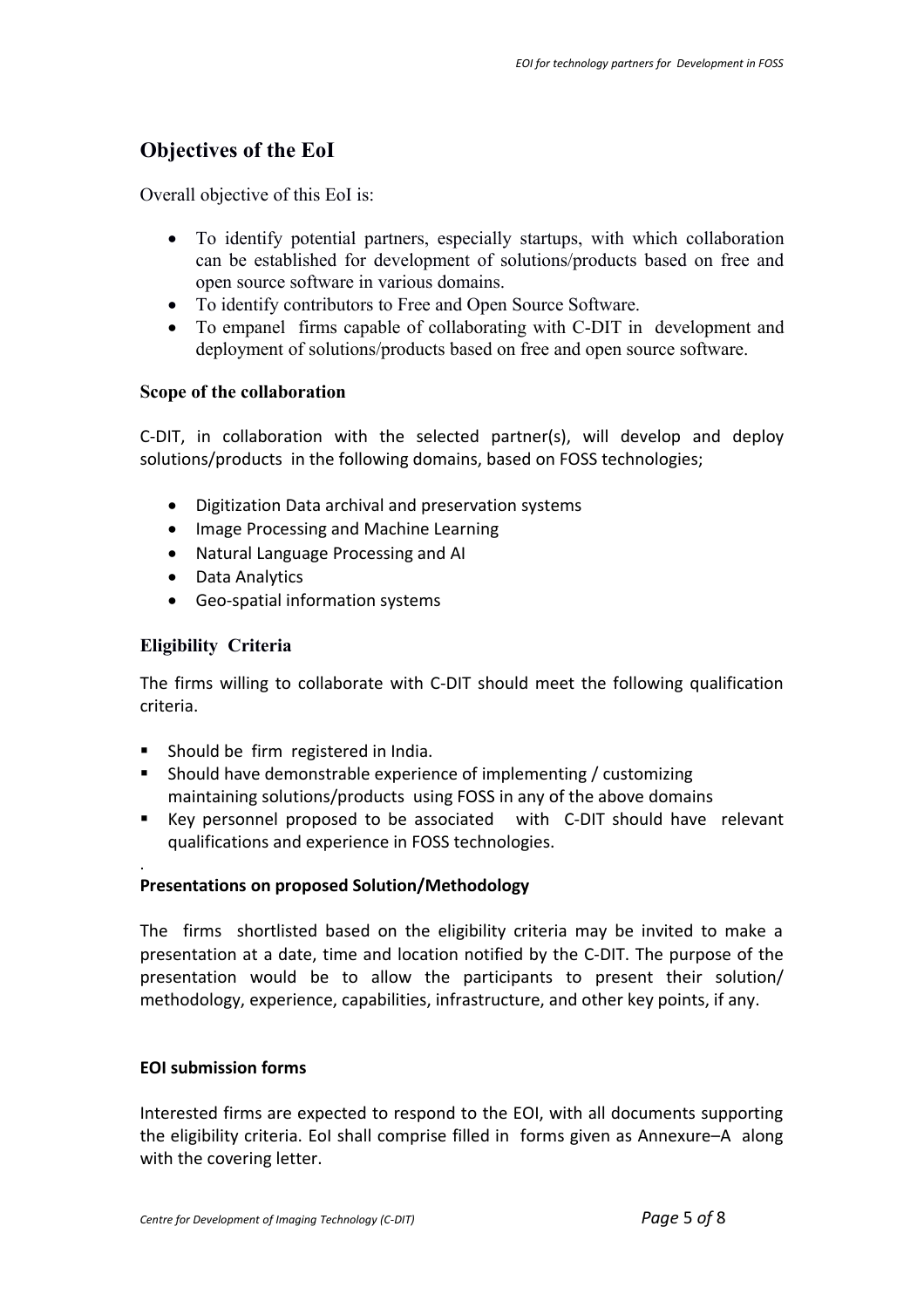#### **Disclaimer**

This document has been prepared on the basis of information that is presently available with C-DIT. While this document has been prepared in good faith, no representation or warranty, expressed or implied, is or will be made, and no responsibility or liability will be accepted by C-DIT or any of their employees, advisors or agents appointed by C-DIT as to or in relation to the accuracy or completeness of this document and any liability thereof is hereby expressly disclaimed. Interested Parties may carry out their own study/ analysis/ investigation as required before submitting the EOI. The technical/implementation solution/Functional requirements information provided in this notice for expression of interest is only indicative in all respects. This document does not constitute an offer or solicitation of an offer, nor does this document or anything contained herein, shall form a basis of any contract or commitment whatsoever.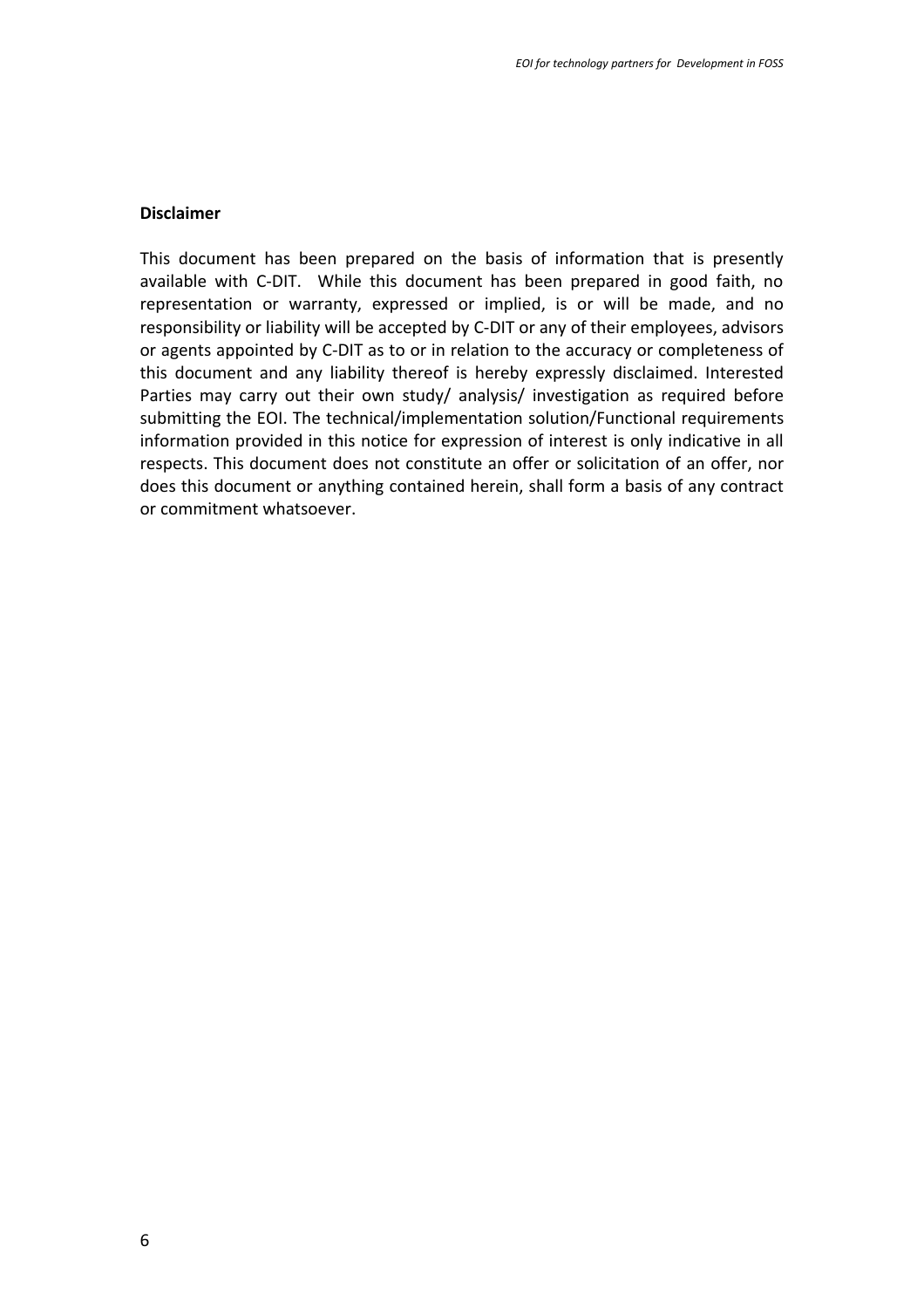#### **Annexure**

#### **1: Covering Letter with Correspondence Details Covering Letter with Correspondence Details**

To

The Registrar C-DIT Chitranjali Hills, Thiruvallom P.O, **Trivandrum** Kerala-695027

Dear Sir,

I/ We, the undersigned, offer to collaborate with C-DIT for the development and deployment of **Free and Open source software** based solutions/products as per C-DIT requirement. We are submitting herewith the Expression of Interest (EoI) in sealed envelope.

Our correspondence details with regard to this EoI are:

| SI  | <b>Information</b>                  | <b>Details</b> |
|-----|-------------------------------------|----------------|
| No. |                                     |                |
|     | Name of the Contact Person          |                |
| 2   | Address of the Contact Person       |                |
| 3   | Telephone number of the Contact     |                |
|     | Person                              |                |
| 4   | Mobile number of the Contact Person |                |
| 5   | Email ID of the Contact Person      |                |
| 6   | Corporate website URL if any        |                |

I/ We hereby declare that our proposal submitted in response to this EoI is made in good faith and the information contained is true and correct to the best of our knowledge and belief.

Sincerely,  $\lambda$ Signature: << Insert Signature>> Name: <<Insert Name >> Title: << Insert Designation >>